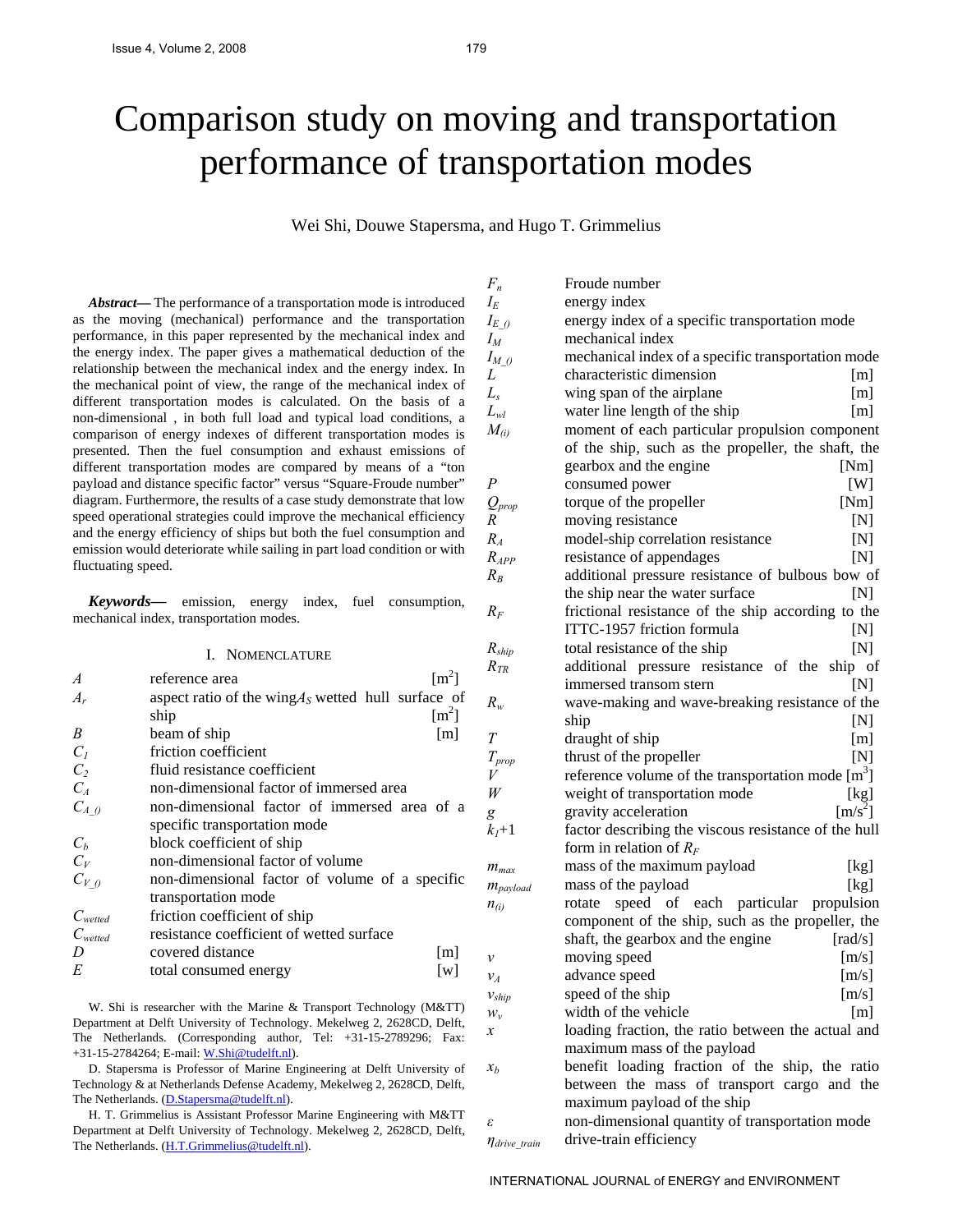| $\eta_{propulsion}$            | efficiency of propulsion system                    |
|--------------------------------|----------------------------------------------------|
| $\eta$ <sub>transmission</sub> | efficiency of transmission system                  |
| $\eta_{\text{transport}}$      | transport efficiency                               |
| $\rho_{0}$                     | density of individual fluid or transportation mode |

#### II. INTRODUCTION

ndustrialization and technological development cause people  $\prod$ ndustrialization and technological development cause people<br>to use increasing quantities of energy and lead to increasing amounts of exhaust emissions, like  $CO<sub>2</sub>$  and  $SO<sub>2</sub>$ . Among the human activities causing the energy consumption and corresponding exhaust emissions, the use of transportation systems and its associated burning of fossil fuel for energy are vital.

With the growing awareness of the environment impact of transportation systems, a lot of effort is undertaken to improve energy efficiency and to develop environmental-friendly transportation modes and operation strategies [1]-[3].

Three approaches may be taken to reduce the fuel-related impact of transportation modes. One is to improve energy efficiency. Another is to shift to alternative fuels, [4], [5]. The third is to control the amount of travel, including greater use of more energy-efficient modes of travel, in particular avoiding low-occupancy of transport vehicles.

In recent years, due to the difficulty to implement a consistent method to assess the energy efficiency of different types of transportation modes, the debate on energy demand is growing [6], [7]. For instance, in the intermodal transport industry it is of importance to find an optimum combination of different transportation modes, which lead to the lowest energy consumption.

In view of the environmental impact, an alternative method to reduce exhaust emissions from the transport industry is to shift the transport to less emitting transportation modes, thus leading to the shipping transportation, which, due to its large scale and low speeds, is considered basically as an environmental friendly transportation mode. But, unfortunately, there is an economic disadvantage of conventional ships as they sail at speeds that are much lower than those of other transportation modes. In order to improve the transportation quality, high-speed ships are required. However, whether a fast ship keeps the advantage over other transportation modes in being more environmental friendly is a controversial issue in recent years [8].

 Meanwhile, it should be remembered that the high sulfur emission from ships is a consequence of the fact that residual oils used in ships contain much more sulfur than diesel used on land, or fuel oils used in airplanes.

In order to compare the performance of different transportation modes, the energy consumption and the exhaust emissions, in this paper a non-dimensional is generated by means of an empirical mathematical analysis. This is used to indicate the relationship between the mechanical index and the energy index. From this, the consequent comparisons of energy consumption and exhaust emissions of different transportation modes are made and presented from an engineering point of view.

The specific purpose of the case study is to investigate the issues that could influence both of the moving performance and the transportation performance of ships. On the basis of this case study, the influences of speed and loading condition on the energy consumption and exhaust emissions of ships are discussed.

### III. MATHEMATICAL ANALYSIS

# *A. Definition of Indexes*

Von Karman and Gabrielli in their classic paper "What Price Speed?" [9] introduced a non-dimensional quantity  $\varepsilon$ , to indicate the transport performance of a transportation mode. Today this concept goes by the name "energy index" and in this paper will be designate by  $I_E$ :

$$
\varepsilon = I_E = \frac{P}{W \cdot v} \tag{1}
$$

Putting into words, this coefficient is the ratio between the consumed power and the transferred gross weight multiplied by the mean moving speed. It is apparent this coefficient is useful for the comparison of different types of transportation, since it gives an indication of the cost (the power) and the benefit (transport amount of weight at a particular speed).

The energy index is related to the energy efficiency and for a specific transportation mode, the energy efficiency could be derived in two parallel ways:

1. When considering the operation of a transportation mode from the outside of the propulsion system - in other words: from the viewpoint that considering the transportation mode as a "black box", no matter which kind of propulsion system is implemented inside - then the energy efficiency is the ratio between the transferred weight times the covered distance (the benefit) and the consumed energy (the cost). This ratio is usually referred to as "transport efficiency" and is the inverse of the energy index:

$$
\eta_{\text{transport}} = \frac{\text{weight} \cdot \text{distance}}{\text{energy}} = \frac{W \cdot D}{E} = \frac{W \cdot v}{P} = \frac{1}{I_E} \tag{2}
$$

2. When looking at the propulsion system, the quality of the propulsion system can be indicated by the "drive-train efficiency", defined as the ratio between the total moving resistance multiplied by the mean moving speed - the effective power (the benefit) and the required power (the cost). The drive-train efficiency relates to the losses in the propulsion system and its inverse will be designated by the mechanical index  $I_M$ :

$$
\eta_{\text{drive train}} = \frac{\text{resistance} \cdot \text{speed}}{\text{power}} = \frac{R \cdot v}{P} = \frac{1}{I_M} \tag{3}
$$

This drive train efficiency generally can be considered as the product of transmission efficiency and propulsion efficiency:  $\eta_{\text{drive}\_\text{train}} = \eta_{\text{transmission}} \cdot \eta_{\text{proputation}}$  (4)

The *ηtransmission* is the efficiency of the transmission system, comprising the gearbox loss, the shaft loss and other transmission losses, whereas the *ηpropulsion* indicates the ability of the propulsion system to employ the delivered power for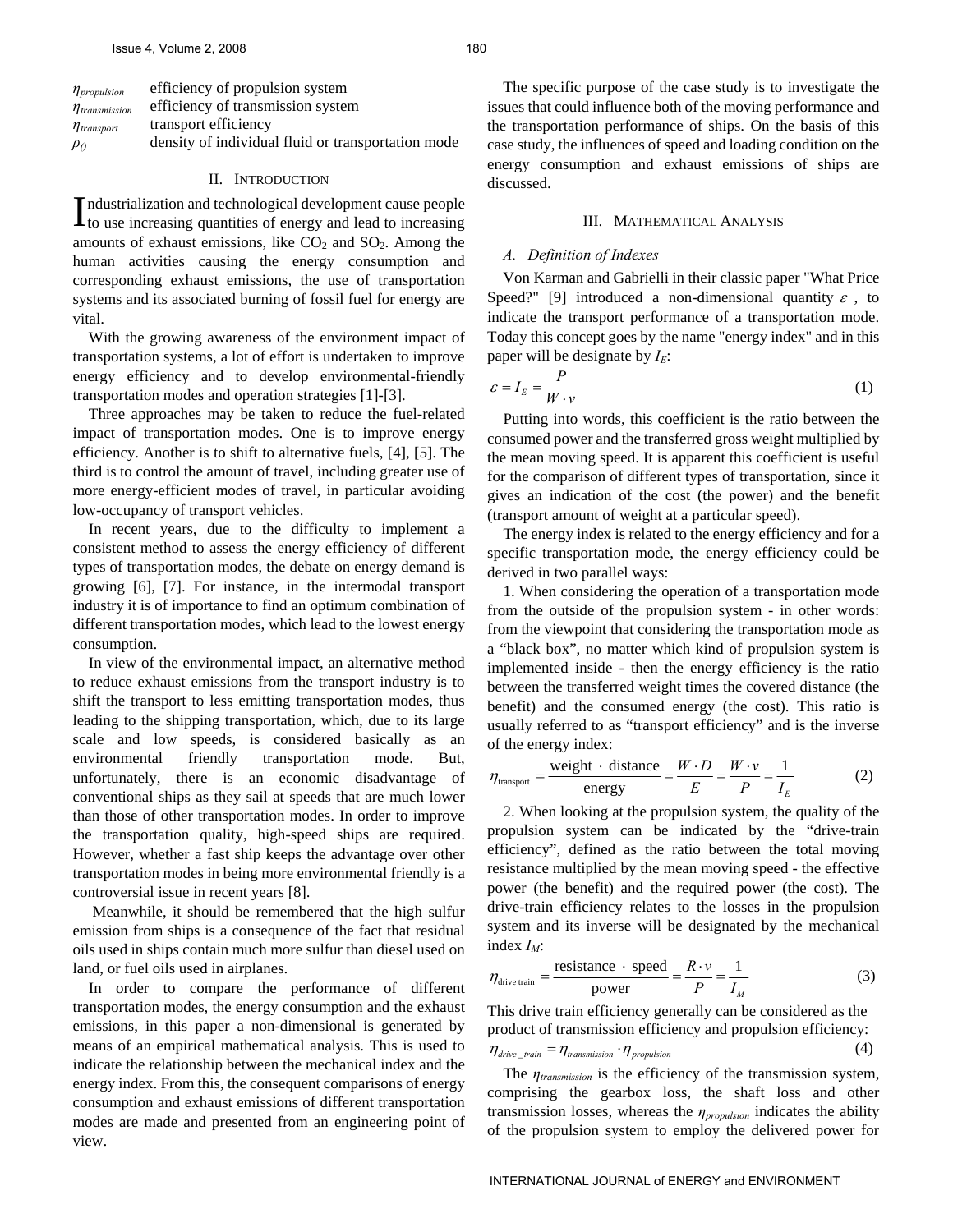actually moving the platform against the resistance (the effective power)..

Now from s (2), (3) and (4) it can be concluded that the relation between energy efficiency and drive train efficiency is:

$$
\eta_{\text{transport}} = \frac{W}{R} \cdot \underbrace{\eta_{\text{transmission}} \cdot \eta_{\text{proputation}}}_{\eta_{\text{drive, train}}}
$$
(5)

So transport efficiency is the overall system efficiency and it is proportional to drive train efficiency, comprising propulsion and transmission efficiency. Furthermore, transport efficiency is dependent on the Weight/Resistance ratio. In terms of indexes, the relation is:

$$
I_E = \frac{R}{W} \cdot I_M \tag{6}
$$

Both the energy index and mechanical index are used to express the quality of a propulsion system but due to the presence of Resistance/Weight ratio, clearly the energy index is the overall system parameter. It is worth looking at this expression in detail.

#### *B. Non-dimensional Deduction*

In order to make comparisons of different transportation modes it is of importance to asses the influence of size, shape and the particular performance. The obvious way to accomplish this is the conversion from dimensional performance factors to non-dimensional factors.

Starting with the mechanical index  $(I_M)$ , the motion of the transportation modes is considered. Generally speaking, the total resistance, generated by the motion of the transportation modes, could be divided into two parts: a non-speed dependent force and a speed dependent force. The first part is the friction, for instance between the wheel and the surface, which mainly depends on the weight of the transportation modes, the form and the type of the surface. The second part of the resistance is the fluid dynamic force, known as the drag, generated by a solid object moving through a fluid. The general consensus is to express the moving resistance through a fluid as a pressure times a reference area. Based on fluid dynamic theory, this pressure and the corresponding resistance force are dependent on the moving speed, the density of the fluid and a form related parameter. For instance, for a laminar flow in a non-compressible fluid, the relationship between resistance and speed is nearly linear, for a ship the resistance in calm water is proportional to the square of the speed. However, when taking into consideration waves, the resistance could be proportional to the  $4<sup>th</sup>$  (or even higher) power of the speed. For an airplane, where the air is considered compressible due to the high Mach number, the relationship becomes even more complicated.

In this paper some empirical assumptions are made:

- Non-speed dependent force (friction) is proportional to the weight of the transportation modes and the friction coefficient, *C1*;
- The speed dependent force (drag) is proportional to the density of the fluid, the speed squared and a reference area *A*. Deviations from this assumption are dealt with in a factor *C2*.

Then, the total resistances of the transportation modes can be

written as:  
\n
$$
R = C_1 W + C_2 \rho_f A v^2
$$
\n(7)

Inserting (7) into (3), the mechanical index  $(I_M)$  is written as:

$$
I_M = \frac{P}{C_1 W v + C_2 \rho_f A v^3}
$$
\n<sup>(8)</sup>

Inserting (7) into (6), the energy index ( $I<sub>E</sub>$ ) is written as

$$
I_E = \left(C_1 + C_2 \cdot \frac{\rho_f \cdot A}{W} \cdot v^2\right) \cdot I_M \tag{9}
$$

As defined in (2), *W* is the transferred weight and it can be calculated by using a reference volume and a reference density of the transportation mode:

$$
W = \rho \cdot V \cdot g \tag{10}
$$

Then the expression of the energy index becomes:

$$
I_E = \left(C_1 + C_2 \cdot \frac{\rho_f}{\rho} \cdot \frac{A}{V} \cdot \frac{1}{g} \cdot v^2\right) I_M
$$
\n(11)

As shown in (11), the energy index depends on the mechanical index and the properties of the transportation mode, the resistance coefficients, as well as on the density of the fluid.

One step further, with the regard to the non-dimensional conversion of the shape of the transportation mode, the reference volume and the reference area could be expressed in some linear size of the transportation mode (here for the moment designated by *L*):

$$
V = C_V \cdot L^3 \tag{12}
$$

$$
A = C_A \cdot L^2 \tag{13}
$$

The constants  $C_V$  and  $C_A$  are non-dimensional geometrical shape factors.

Finally, the non-dimensional relationship between the energy index and the mechanical index can be expressed as:

$$
I_E = \left(C_1 + C_2 \cdot \frac{\rho_f}{\rho} \cdot \frac{C_A}{C_V} \cdot \frac{V^2}{g \cdot L}\right) I_M \tag{14}
$$

For a specific transportation mode, the  $\rho_f / \rho$  and the  $C_A / C_V$ are defined differently. The  $v^2 / (gL)$ , which represents the non-dimensional speed, also is different for each transportation mode.

For most ships, skin friction is the dominant part of resistance. Therefore, the area in (13) is taken as the wetted hull surface  $A<sub>S</sub>$ . Empirical formulae exist to express this surface in the geometrical shape coefficients of the hull. For the volume the underwater displacement is taken, which can be expressed in the frequently used block coefficient:

$$
\nabla = \frac{C_b}{(L_{wl}/B)^2 (B/T)} \cdot L_{wl}^{3} = C_V \cdot L_{wl}^{3}
$$
 (15)

So the geometrical volume factor  $C_V$  for ships can be expressed in the block coefficient  $(C_b)$ ,  $L_w/B$  ratio and  $B/T$ ratio. The same could be done for the geometrical area factor *CA*.

The non-dimensional speed is known as Froude number  $(F_n)$ :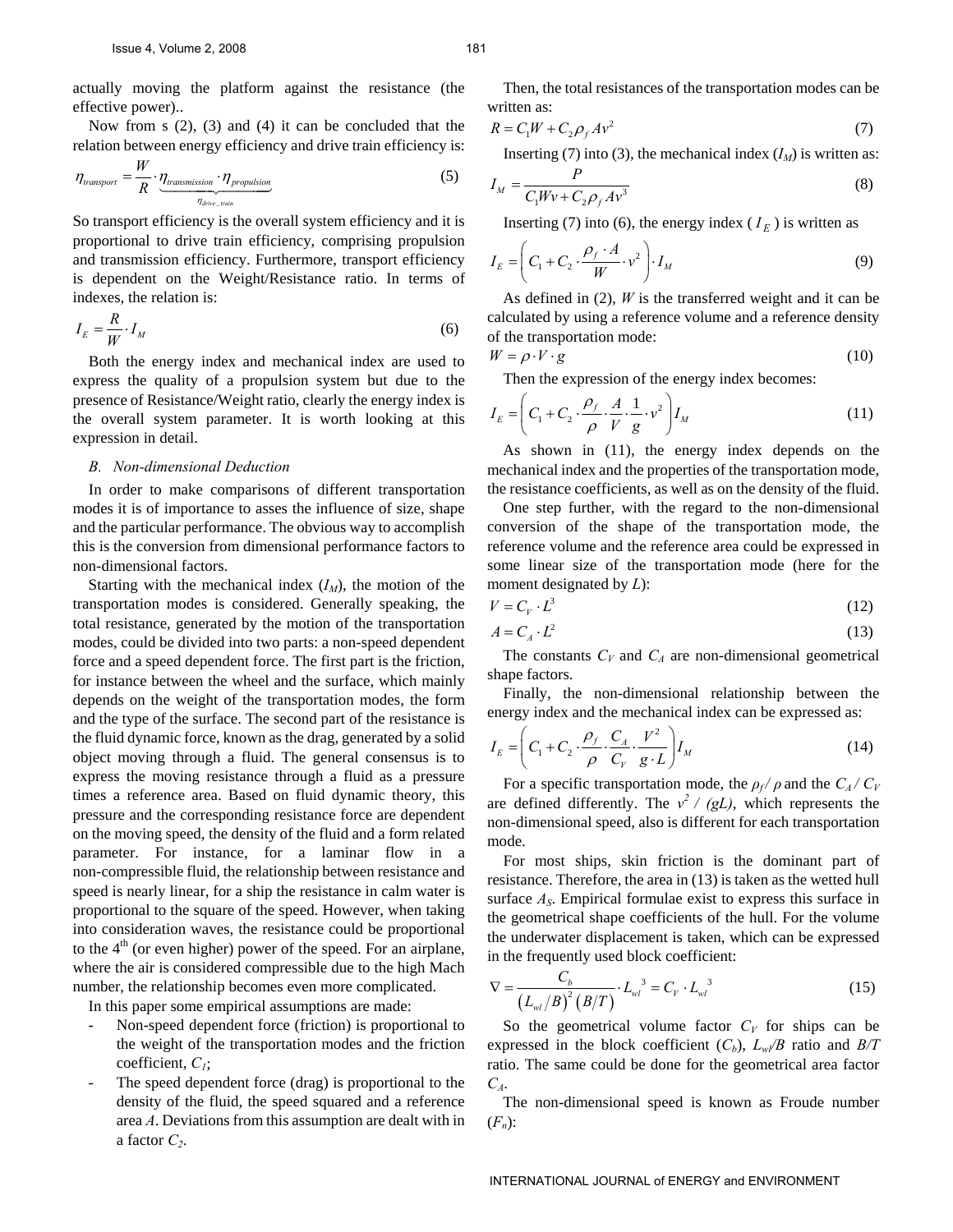$$
F_n = \sqrt{\frac{V^2_{\text{ship}}}{g \cdot L_{\text{wl}}}}
$$
(16)

Note that the characteristic dimension *L* in (15) and (16) is set as the length of water line  $(L_w)$ . Then:

$$
I_{E\_ship} = C_2 \cdot \frac{\rho_{water}}{\rho_{ship}} \cdot \frac{C_{A\_ship}}{C_{V\_ship}} \cdot F_n^2 \cdot I_{M\_ship}
$$
 (17)

To calculate drag for land based vehicles (cars, trucks, trains and etc.), the cross sectional area is always used as the reference area. The width of the vehicle  $(w_v)$  is chosen as the characteristic dimension in this paper:

$$
I_{E\_vehicle} = \left(C_1 + C_2 \cdot \frac{\rho_{air}}{\rho_{vehicle}} \cdot \frac{C_{A\_while}}{C_{V\_while}} \cdot \frac{v_{vehicle}}{g \cdot w_v}\right) I_{M\_vehicle}
$$
(18)

For airplanes the drag is normally expressed as a function of the wingspan  $(L_s)$ , which is the obvious size parameter for that transportation mode. Then, the expression of the energy index for an airplane is:

$$
I_{E\_airplane} = C_2 \cdot \frac{\rho_{air}}{\rho_{airplane}} \cdot \frac{C_{A\_airplane}}{C_{V\_airplane}} \cdot \frac{v_{airplane}}{g \cdot L_s} \cdot I_{M\_airplane}
$$
(19)

In this paper, the non-dimensional form  $V^2 / (gL)$ , with *L* chosen as indicated per transportation mode, is referred to as the "Square-Froude number". For ships it indicates the Froude number as normally used in resistance analysis. For other transportation modes it looks like a Froude number and it can be used to characterize the operational speed of that transportation mode.

# IV. CALCULATION OF MECHANICAL INDEX

As defined in (3), the mechanical index  $(I_M)$  is a function of the resistance, which is a mechanical force opposing the motion of the body of the transported object. However, when considering the different kind of transportation modes, the moving performance as well as the resistance varies, as defined in (7). In this paper, in order to compare the mechanical index of different transportation modes, general values of resistance coefficient  $(C_1, C_2)$  of each transportation modes are presented, as shown in Table I.

For ships, since they always sails at relatively low speed, the skin resistance dominates the magnitude and, depending on the speed range, the resistance coefficient is chosen as 0.04~0.065.

For land based vehicles, when moving at lower speed, the friction between the wheels and the road/rail surface is dominant, but when the speed is higher, the contribution of air resistance becomes the more dominant factor. Furthermore, special attention is needed for trains, which is a transportation mode that, using a locomotive, pulls several connected vehicles. Compared to the resistance of an automobile, the rolling resistance of its metal-rail system is much smaller than that of the rubber-road system of an automobile. Meanwhile, concerning the air resistance, the coefficient for the locomotive is at the same level as the automobiles, but is much larger than that of the following wagons, since the resistance from the headwind is of course less for the following wagons. The

resistance of the following wagons is low due to the locomotive ahead, shielding the wagons behind it from the headwind.

 For an airplane, the main drag is the aerodynamic resistance, including the form drag, the drag caused by the generation of the lift, the wave drag and the ram drag. Combining all sources of drag, when cruising at normal speed, the general fluid resistance coefficient of the airplane is set as 0.01~0.0125.

Combined with other parameters, such as the moving speed, the body form, the gross weight of the transportation modes, the general range of the mechanical index for each transportation mode is presented in Table II.

TABLE I MOVING PROPERTIES OF TRANSPORTATION MODES

|          |       |       |           | $C_I$                 | C <sub>2</sub>        | V          |
|----------|-------|-------|-----------|-----------------------|-----------------------|------------|
|          |       |       |           |                       | 0.04                  | 7          |
|          |       | ship  | <b>NA</b> | $\tilde{\phantom{a}}$ | $\tilde{}$            |            |
|          |       |       |           |                       | 0.065                 | 12.5       |
|          |       |       | car       | 0.018                 | 0.14                  | 16.5       |
|          |       |       |           |                       |                       |            |
|          | Auto  |       |           | 0.025                 | 0.19                  | 27.5       |
|          |       | truck |           |                       | 0.38                  | 16.5       |
| land     |       |       |           | 0.02                  | $\tilde{\phantom{a}}$ | $\tilde{}$ |
| based    |       |       |           |                       | 0.47                  | 25         |
|          |       |       | pass.     | 0.0046                | 0.06                  |            |
|          |       | wagon | fri.      | 0.0028                | 0.09                  | 25         |
|          | train |       | stre      |                       | 0.314                 | $\sim$     |
|          |       | loco. | norm.     | 0.0022                | 0.462                 | 41.5       |
|          |       |       |           |                       | 0.01                  | 236        |
| airplane |       |       | <b>NA</b> | $\tilde{}$            | $\thicksim$           |            |
|          |       |       |           | 0.0125                | 264                   |            |

TABLE II MECHANICAL INDEX OF TRANSPORTATION MODES

|       | ship       | land based |       | airplane  |
|-------|------------|------------|-------|-----------|
|       |            | auto       | train |           |
| $I_M$ | റ -<br>د~ے | $3 - 5$    | 4~6   | $1.5 - 3$ |

As shown in Table II, there is no large difference in terms mechanical index. In other words, from the mechanical point of view, although there are different transmission and propulsion systems for different kinds of transportation modes, the total mechanical efficiency is bounded.

However, one should notice that, since the moving resistance of most of the transportation modes is related to the body form and the moving speed, the mechanical index only represents the quality of the moving performance, but not the transport performance, since the outer shape of the body does not have a direct relationship with the cargo or passenger capacity. For instance, both the ship and the airplane could be treated as a solid object moving through a fluid. Because of the highly streamlined body design, the moving resistance of an airplane could be lower than that of a ship, in other words, the airplane has a better mechanical index than the ship. But, concerning the transported cargo or passengers, because of its big capacity, the ship still could perform much better than the airplane.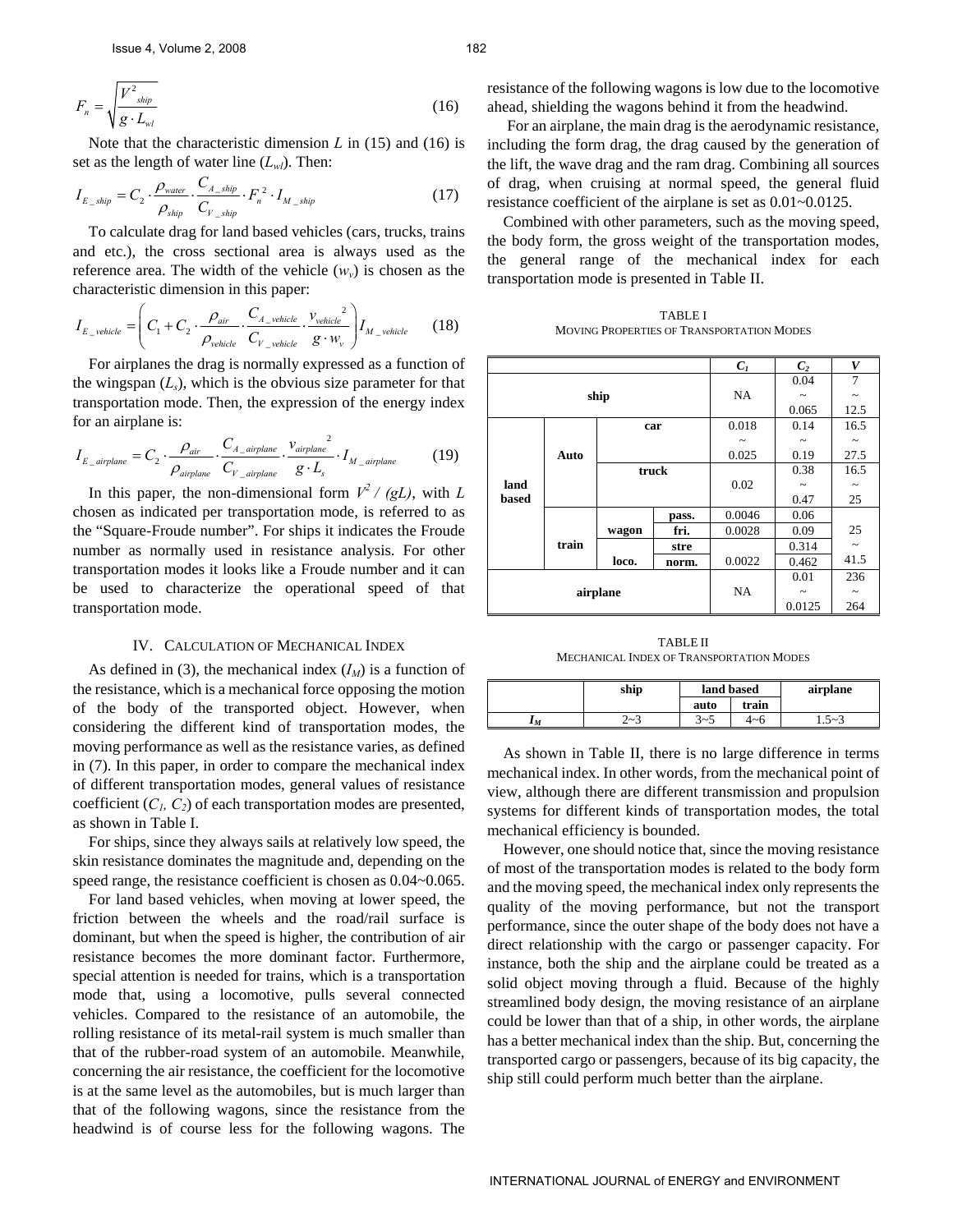#### *A. Comparison of Energy Index*

The performance of a transportation mode is to transfer a number of passengers or an amount of cargo from one place to another. In order to estimate the transportation performance of each transportation modes, in this paper the weight of the payload (not the total transferred weight) is used to define the energy index  $(I<sub>E</sub>)$ . By using the appropriate operational profile [10]-[12], the energy indexes of different transportation modes are calculated, based on the amount of payload and the mean transport speed. Meanwhile, combining the shape parameter of the transportation modes and the mean speeds (also presented in [10]-[12]), the Square-Froude number of each transportation mode is determined. Then the relationship between the energy index  $(I_E)$  and the operational performance of each transportation mode (indicated by the Square-Froude number) is presented in Fig. 1. A comparable result has been published by Von Karman and Gabrielli [9].

As illustrated in Fig. 1, the energy indexes of different transportation modes are comparable in this "energy index – Square-Froude number" diagram. It is worth looking at them in some detail.



Fig. 1 Results of energy index in full load condition

Firstly, ships are well apart from the land based vehicles and the airplanes, due to their relative low sailing speeds and large sizes. Among all the transportation modes, the bulk carrier has the best energy index (the highest transport efficiency), but the smallest Square-Froude number, in other words: without regard to transport speed or cost of time, the bulk carrier is the most economical mode.

Secondly, because of lack of detailed information, it is hard to distinguish between propulsion energy consumption and auxiliary energy consumption. In this paper, the total energy consumption is used to calculate the energy index. The results show clearly that on the basis of the energy index as defined, the transportation modes which serve as passenger transport system consume more energy than cargo transportation systems. One reason for this is that, in passenger transport, a

large amount of energy is needed to fulfil passengers' comfort needs. Taking ships as an example, the bulk carrier could have transport efficiency 1000 times higher than a luxury yacht, in spite of the fact that a comparable size and speed results in comparable propulsion energy consumption.

Thirdly, looking at passenger transport systems, the train provides higher speeds compared to the passenger ferry and the automobile, and consumes less energy, compared to the airplane.

Fourthly, when considering the relationship between energy index and the Square-Froude number within each category (the ship, the land based vehicle and the airplane), the results yield the broken lines shown in Fig. 1. The lines, which represent the low speed performance transportation modes, are steeper than those indicating high speed performance transportation modes. The main reason for deviation of the train transportation modes from the general trend is the fact that an increase of speed goes together with the application of low-drag body shapes, which dramatically reduce the air resistance.

Last but not least, the figure also shows the potential of fast transport and how to obtain fast performance for each transportation mode. Taking the ship as an example again, at high speed the wave resistance would rapidly increase. In order to remain the low energy index, the only effective remedy against this obstacle to the speed increase is to increase the length of the ship. However, this measure would be limited by several factors. In other words, without a new concept of ship body design, the fast ship is an uneconomical case.

Fig. 1 indicates the full load condition of each transportation mode, but, according to the commercial reality, this is rarely the case. A more logical way is to involve loading conditions.

In this paper, a loading factor *x* is introduced to indicate the loading conditions:

 $m_{\text{max}}$  $r - \frac{m_{payload}}{m}$  $=\frac{m_{\text{payload}}}{m_{\text{max}}}$  (20)

TABLE III LOADING FACTORS OF TRANSPORTATION MODES

| Mode     | Container  | <b>Bulk Carrier</b> | Ro-ro      | Yacht     | Car   |
|----------|------------|---------------------|------------|-----------|-------|
|          | Ship       | & Dredger           |            |           |       |
| Loading  | 80%        | 50%                 | 50%<br>50% |           | 35%   |
| Factor x |            |                     |            |           |       |
| Mode     | <b>Bus</b> | Truck               | Train      | Propeller | Jet   |
|          |            |                     |            | Plane     | Plane |
| Loading  | 30%        | 80%                 | 48%        | 60%       | 80%   |
| Factor x |            |                     |            |           |       |

Combining the assumption of typical loading conditions, as given in [13], with the author's experience, the loading factors used in the following discussion are shown in Table III. The results of the energy index in typical loading conditions are plotted in Fig. 2.

Comparing the results of typical loading conditions with those in full load conditions, the main trends are the same and leads to the conclusion that, for passenger transport, the public transportation modes (the bus and the train), which have a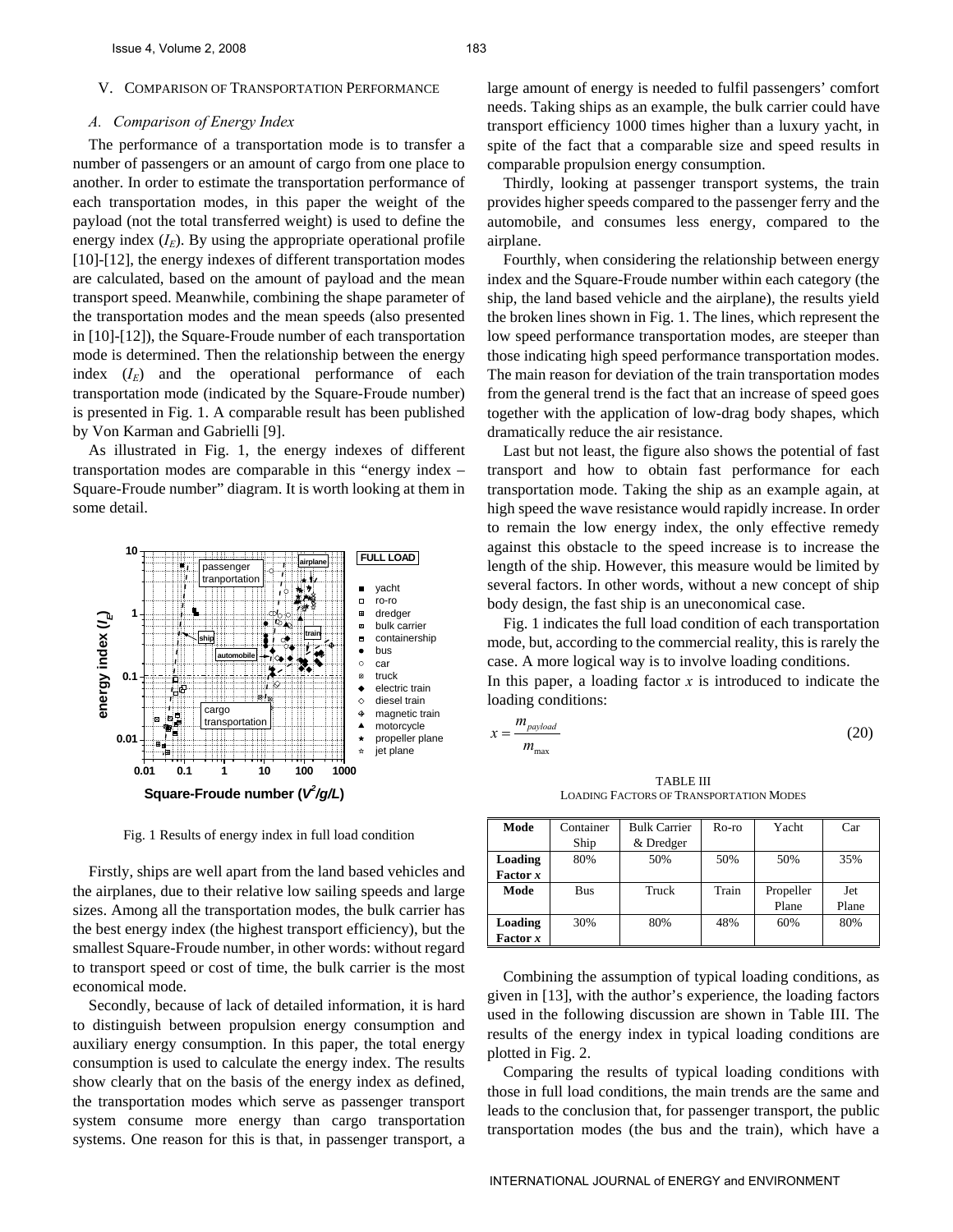higher passenger occupancy and a better operation strategy, are more efficient than the corresponding private transportation modes.



Fig. 2 Results of energy index in typical load condition

# *B. Comparison of Fuel Consumption and Exhaust Emissions*

In this section, attention will be confined to compare the fuel consumption and exhaust emissions of different transportation modes, which cover a wide range of size and mass of payload from a light motorcycle to a large bulk carrier, as well as a wide range of speeds - from about 25 km/hr for a bulk carrier to a speed of over 800 km/hr for a jet plane. The logical way to make a comparison is to use conversion factors from energy to fuel or emissions. This leads to the so-called "ton-kilometre" specific factors and yield the "consumed fuel (or emitted emissions) per payload per distance versus Square-Froude number" diagrams.

TABLE IV PROPERTIES OF FUEL OILS

|            | ship       |        | <b>Land based vehicle</b> | airplane |          |
|------------|------------|--------|---------------------------|----------|----------|
| Fuel       | Residual   | Marine | Land                      | Gasoline | Jet Fuel |
| type       | Fuel       | Diesel | Diesel                    |          | Oil      |
| <b>LHV</b> | 40000      | 42700  | 45400                     | 44400    | 43700    |
| (kJ/kg)    |            |        |                           |          |          |
| Carbon     | 82%<br>86% |        | 86.2%                     | 84.2%    | 84.2%    |
| content    |            |        |                           |          |          |
| (mass)     |            |        |                           |          |          |
| Sulfur     | 3.5%       | 0.5%   | 0.035%<br>0.005%          |          | 0.4%     |
| content    |            |        |                           |          |          |
| (mass)     |            |        |                           |          |          |

Due to economical reasons and operational requirements, different kinds of fuel oils are used in different transportation modes, see Table IV. In this paper, the consumption of every kind of fuel and the use of electric energy is corrected to the consumption of gasoline on the basis of the lower heating value. In order to simplify the comparison of exhaust emissions, only the  $CO<sub>2</sub>$  and  $SO<sub>2</sub>$  emissions are presented in this paper, and the general assumption is that the  $CO<sub>2</sub>$  and  $SO<sub>2</sub>$ 

emissions are inherent to the fuel properties and primarily a function of fuel consumption.



Fig. 3 Comparison of fuel consumption in typical load condition



Fig. 4 Comparison of  $CO<sub>2</sub>$  emission in typical load condition



Fig. 5 Comparison of  $SO_2$  emission in typical load condition

In typical loading conditions, the results of the fuel consumption and the exhaust emissions are shown in Fig. 3 – Fig. 5 respectively.

Since the carbon content of every fuel oil is only slightly different from each other, the main trends of fuel consumption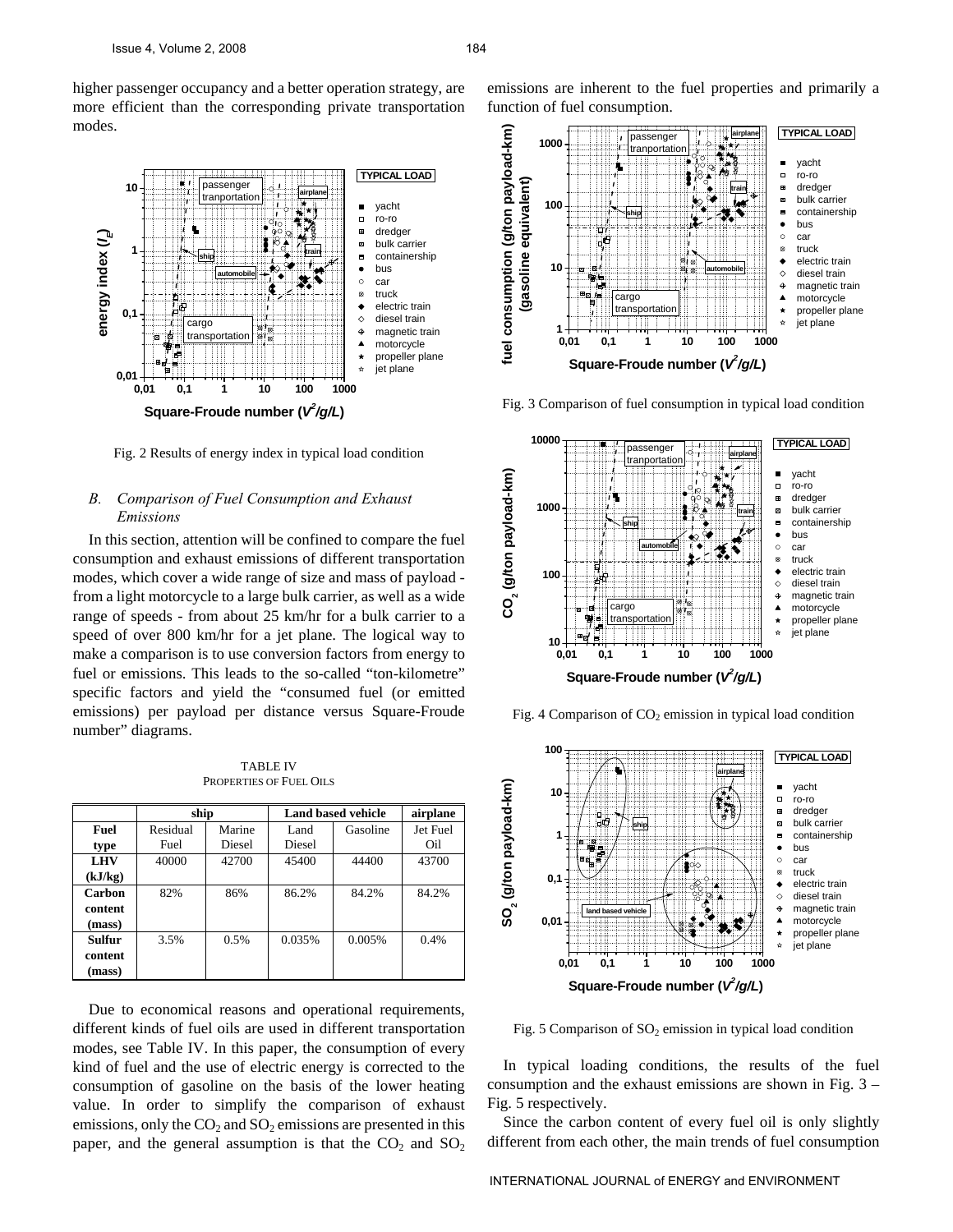and  $CO<sub>2</sub>$  emission show a great coherence, as plotted in Fig. 3 and Fig. 4. Although the loading factor of bulk carriers are about 50% when looking at their entire voyage they benefit from their large cargo capacities and their low auxiliary energy consumption. As a consequence they are still the best, both on the basis of ton-kilometre specific fuel consumption as well as on the basis of  $CO<sub>2</sub>$  emission,. On the other hand, yachts, passenger cars and propeller planes are at the highest level. The reasons are that for yachts a small loading factor is achieved, and large auxiliary energy consumption is required. For the passenger cars and the propeller planes the small passenger capacity and loading factor, as well as the large propulsion energy consumption render them relatively uneconomical and non-environmental friendly.

Regarding the  $SO_2$  emission, the trends are very different compared to the fuel consumption and  $CO<sub>2</sub>$  emission. The fuel property dominates the picture, as illustrated in Fig. 5 Land based vehicles have the lowest specific  $SO_2$  emission as a direct result from the use of low sulfur fuel oils. Due to the high sulfur contents of residual fuel and marine diesel, when looking at  $SO<sub>2</sub>$  emission, the advantage of the low fuel consumption of a cargo ship is counteracted, even for a bulk carrier. Because of the high fuel consumption and the relative high sulfur content of jet fuel oil, the  $SO_2$  emission of airplanes are at a high level too.

As analyzed above, the energy efficiency and  $CO<sub>2</sub>$  emission of all types of transportation modes are dependent on their operational performances and on the markets they serve, but the fuel property dominates the  $SO_2$  emission. In other words, ships win on fuel consumption but land based vehicles are superior on environmental impacts. Airplanes are neither economical nor environmentally friendly on a comparison basis.

#### VI. CASE STUDY FOR SHIPS

In this case study, details are explored to estimate fuel consumption and the corresponding  $CO<sub>2</sub>$  and  $SO<sub>2</sub>$  emissions from ships. In the following discussion, four container ships, two bulk carriers and one cargo/passenger ferry are involved; see the APPENDIX for details of the reference ships. Because the auxiliary systems of a ship are mainly dependent on the ship type, in the analysis of the relationship between the energy index and operational shipping activities, the energy consumption of auxiliary system is excluded.

While sailing at a particular speed, the ship needs to overcome the resistance generated by both the air and the water. However, comparing the magnitude of these two forces, the general consensus is to neglect the air resistance when calculating ship resistance. On the basis of (7), the ship resistance can be described as: 2

$$
R_{ship} = \sum 0.5 \cdot C_{wetted,i} \cdot \rho_{water} \cdot A_{S,i} \cdot v_{ship}^{2}
$$
 (21)

where the subscript *i* indicates each component of the total resistance.

In the ship design phase, there are different kinds of methods, refer to [14]-[17], to predict ship resistance and other factors, on the basis of ship dimensional parameters. In this

paper, the Holtrop and Mennen method, presented in [16] and [17], is implemented to calculate ship resistance. In the Holtrop and Mennen method, the total ship resistance is divided into six parts:

$$
R_{\text{ship}} = R_F (1 + k_1) + R_{\text{APP}} + R_w + R_B + R_{\text{TR}} + R_A \tag{22}
$$

By calculating each part of the resistance separately, the total ship resistance can be achieved.

On the basis of [18]-[20], a simulation model was built in Matlab Simulink® to predict the propulsion power and the fuel consumption of the ship propulsion system. The block diagram is shown in Fig. 6.

This propulsion system model describes the dynamics of the ship propulsion plant by combining 4 subsystem models: a diesel engine & governor model, a transmission system model, a propeller model and a ship hydrodynamic force model. These 4 models are connected through 2 dynamic systems: a shaft rotation system and a ship translation system. [19] presents more details of this propulsion simulation model.



Fig. 6 Block diagram of propulsion system

In this case study, the command signal of the model is the engine speed (*n\_engine\_set*), which determines the ship speed. Another input is the actual loading fraction (*x*), which influences the ship resistance. The output data are the corresponding fuel consumption and exhaust emissions.

#### *A. Energy Index at Low Speed*

Referring to (17), regarding the influence of ship speed on the mechanical index  $(I_M)$ , for a ship a rough estimate is that the energy index of a propulsion system should be proportional to the square of Froude number  $(F_n^2)$ , as shown in Fig. 7. In a log-log figure, the slope of each line should be, and indeed is two.

However, at low speed, the square law is not valid anymore due to the decrease of some partial efficiencies, resulting in a change of the mechanical index  $(I_M)$  and of the energy index  $(I_E)$ .

In order to investigate the influence of ship speed on the energy index  $(I_E)$ , it is necessary to look at the power transmission through the propulsion system, from the engine brake power to the effective towing power, following the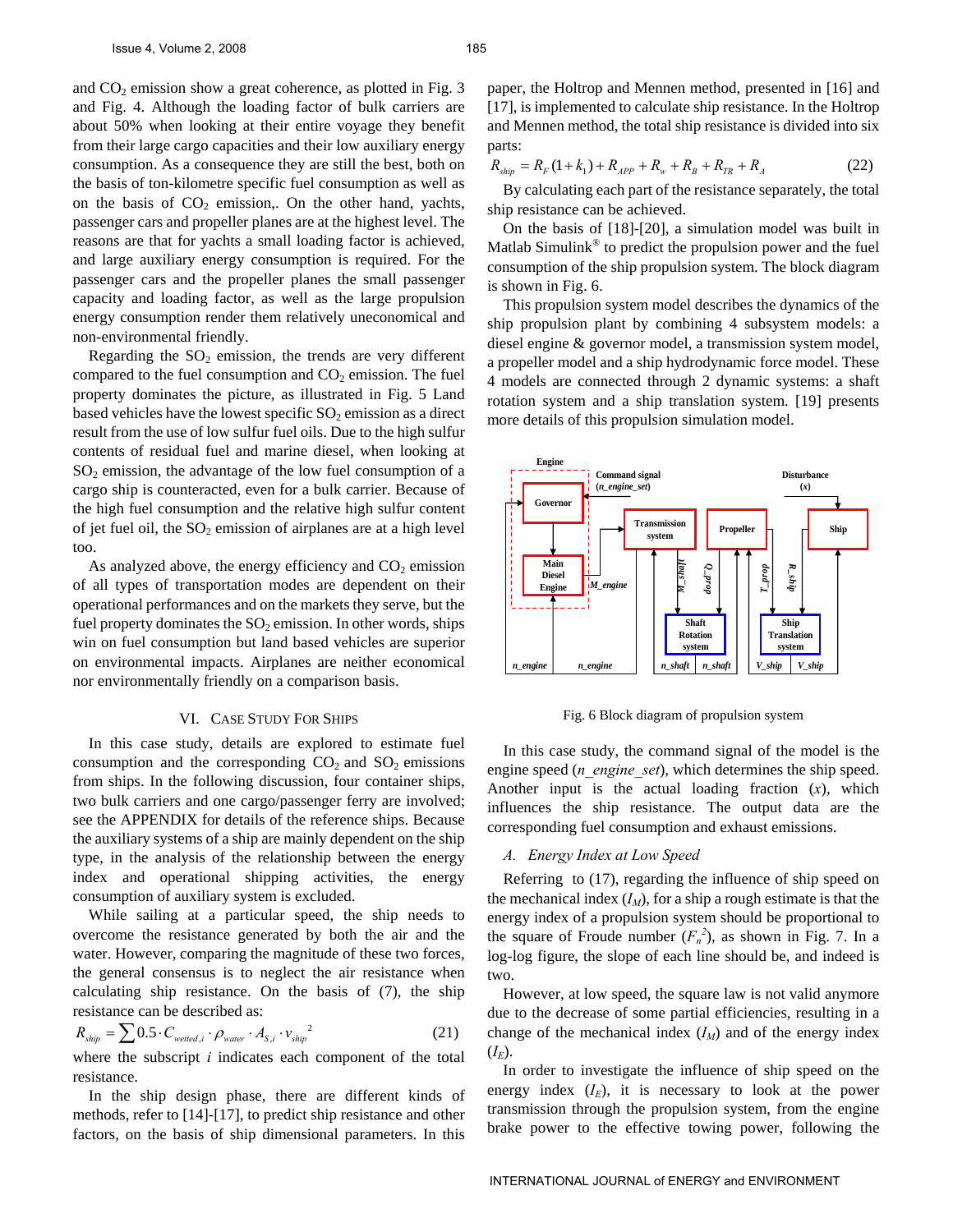introduction in [18]. The whole power chain can be broken down into six parts, as shown in Fig. 8.



Fig. 7 Rough analysis of energy index



Fig. 8 power chain of propulsion system

With:

| Engine brake power: $P_B = 2\pi \cdot M_{\text{engine}} \cdot n_{\text{engine}}$                                       | (23) |
|------------------------------------------------------------------------------------------------------------------------|------|
| Shaft power: $P_S = 2\pi \cdot M_{\text{shafi}} \cdot n_{\text{shafi}}$                                                | (24) |
| Propeller power: $P_p = 2\pi \cdot M_{prop} \cdot n_{prop}$                                                            | (25) |
| Open water propeller power: $P_0 = 2\pi \cdot Q_{\text{prop}} \cdot n_{\text{prop}}$                                   | (26) |
| Thrust power: $P_T = T_{\text{prop}} \cdot v_A$                                                                        | (27) |
| Then, a series of partial efficiencies are defined:                                                                    |      |
| Hull efficiency: $\eta_{H} = P_{E}/P_{T}$                                                                              | (28) |
| Open water efficiency: $\eta_{0} = P_{T}/P_{0}$                                                                        | (29) |
| Relative rotative efficiency: $\eta_R = P_o/P_p$                                                                       | (30) |
| Shaft efficiency: $\eta_s = P_p/P_s$                                                                                   | (31) |
| Gearbox efficiency: $\eta_{GB} = P_s/P_R$                                                                              | (32) |
| By combining $(28)$ - $(32)$ , the efficiency of the entire                                                            |      |
| propulsion system is:                                                                                                  |      |
| $\eta_{\text{drive}\_\text{train}} = \eta_{\text{H}} \eta_{\text{O}} \eta_{\text{R}} \eta_{\text{S}} \eta_{\text{GB}}$ | (33) |

Thus, the mechanical index  $(I_M)$  of the ship can be expressed as:

$$
I_M = \frac{1}{\eta_H \eta_O \eta_R \eta_S \eta_{GB}}\tag{34}
$$

In this section, in order to avoid the change of ship resistance caused by the change of loading condition, the loading factor (*x*) is set as 100%, which represents full load of the ship.

Take Ship 1 (large container ship) as an example. The influences of sailing speed on each part of the coefficient of the propulsion system are plotted in Fig. 9. As shown in this figure, all the coefficients change with sailing speed. When considering the overall drive-train efficiency, this kind of influence is amplified.

Meanwhile, the curve that indicates the relationship between the mechanical index  $(I_M)$  and the Froude number, illustrates that, at high speed (large Froude number), the mechanical index  $(I_M)$  only slightly changes, but at low speed, the curve becomes steeper. The mechanical index  $(I_M)$  increases fast for decreasing sailing speed. In other words, when sailing at very low speed, the ship propulsion system operates in relatively bad conditions.



Fig. 9 Coefficients of propulsion system and the mechanical indices of Ship 1 at low speed



Fig. 10 Energy indices of reference ship

On the basis of the analysis of the mechanical index  $(I_M)$  in low speed conditions, the results for the energy index  $(I_E)$  are achieved: accordingly, the energy index also changes at low speed, as illustrated in Fig. 10. The general conclusion is that, the energy index decreases as a consequence of the sailing speed for all the reference ships and in low speed conditions the bulk carriers have the best energy index, followed by the container ships, while the ferry has the highest energy index.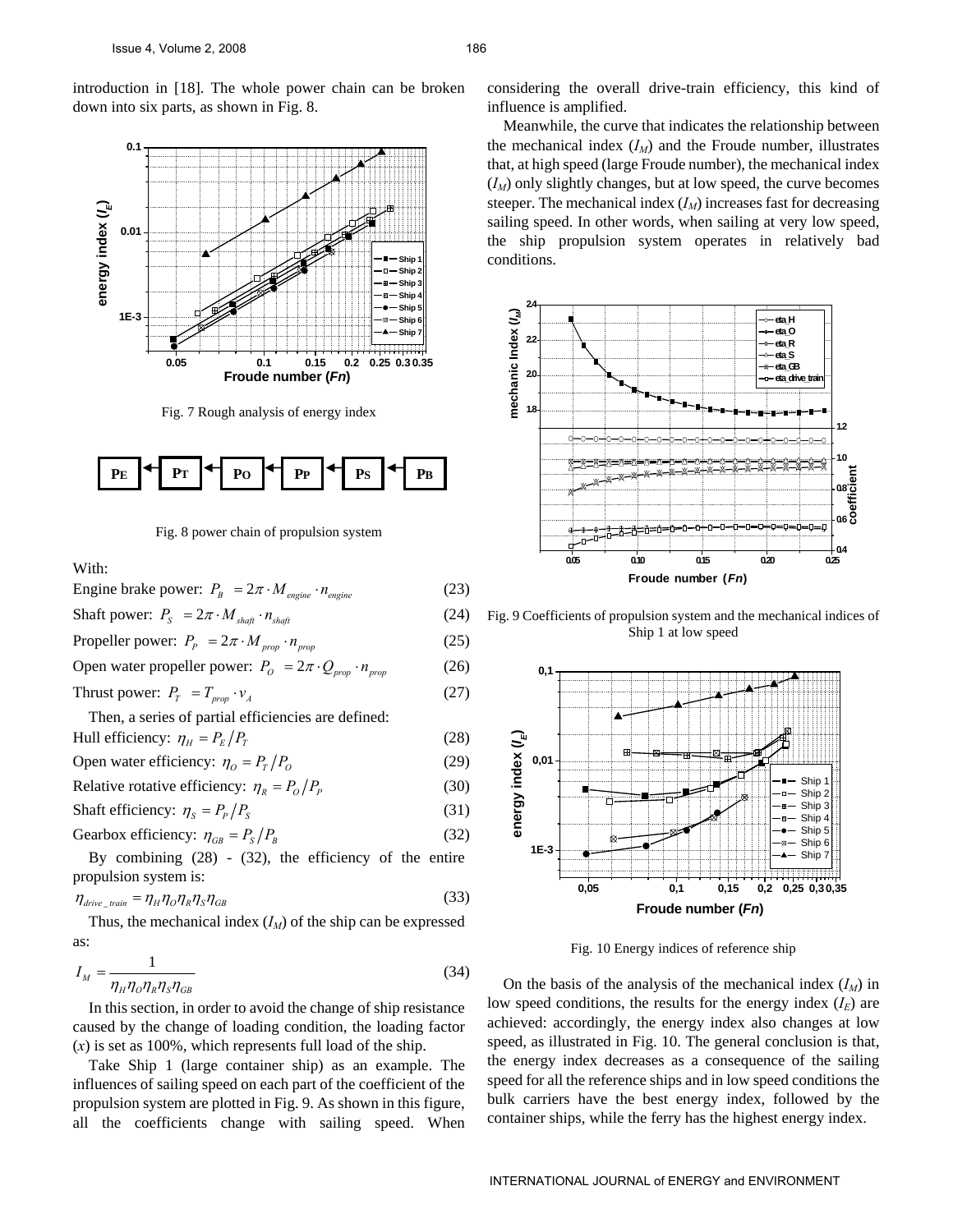When focussing on a particular ship, at high and medium speed, the energy index  $(I_E)$  is proportional to the square of the Froude number or the square of the ship speed. In Fig. 10, on a log-log scale, the slope of each line is approximately two at high  $F_n$  condition. In other words, ships could have higher transport efficiency when sailing at a lower speed. However, this advantage of low sailing speed on the energy index is limited, since at very low speed, other factors spoil the ship resistance, resulting in a relatively high energy index. Comparing the curves in Fig. 10 to those in Fig. 7, it reveals that, at lower sailing speed (smaller  $F_n$ ), the curves in Fig. 10 are much gentler than those in Fig. 7. The energy index  $(I_E)$ decreases slower than the square of Froude number at low speed.

#### *B. Influence of Speed Fluctuation*

In this paper, mean speed is used in comparing the energy consumption and exhaust emissions of different transportation modes; however this simple assumption is not representative for real-life operation.

It is significant to look at some details of the influence of speed fluctuation on energy consumption and emission. A simple example, which is derived from the investigation of operational shipping activities, is presented in this case study.



Fig. 11 Simple speed profiles of reference ships



Fig. 12 Fluctuation of fuel consumption

When sailing at sea, the cruising speed of a ship could be different from the design speed, due to some unavoidable disturbance factors, like the weather conditions and the change of operational strategies. As an example, three scenarios are investigated: 1). the ideal case: the sailing speed remains constant during the whole voyage; 2). a small speed fluctuation case: during the first half of total time, sailing at a speed that is 5% higher than the sailing speed of case 1 and during the second half, sailing at a speed that is 5% lower than the sailing speed of case 1; 3). a large speed fluctuation case: during the first half of total time, sailing at a speed that is 10% higher than the sailing speed of case 1 and during the second half, sailing at a speed that is 10% lower than the sailing speed of case 1. It is also assumed that the operation mode for all the three scenarios is cruising. The speed profiles are illustrated in Fig. 11.

Fig.12 shows the results of these different speed profiles for seven reference ships by setting the fuel consumption of the constant speed operation strategy (case 1) at 100%. Evidently, as shown in Fig. 12, the bigger the speed fluctuation during the voyage, the higher the fuel consumption, in spite of the same mean speed.

#### *C. Influence of Loading Conditions*

For different loading conditions, the ship displacement is different too, resulting in a different wetted surface, which changes the ship resistance and thus the propulsion power and the fuel consumption [21].

As defined previously, the loading factor  $x$  is the ratio between the actual and maximum amount of payload. But with regard to real operation conditions, the mass displacement of a ship changes less than the payload, from full load to empty load, since in empty condition, for stability reasons ballast is taken on board. Thus, the payload is subdivided into two parts: the cargo (the benefit) and the ballast water (the penalty). In this case study, all the results are generated by using the actual loading factor *x*, and presented corresponding to the cargo load condition, the benefit loading factor  $x<sub>b</sub>$ .



Fig. 13 Mechanical indices of ships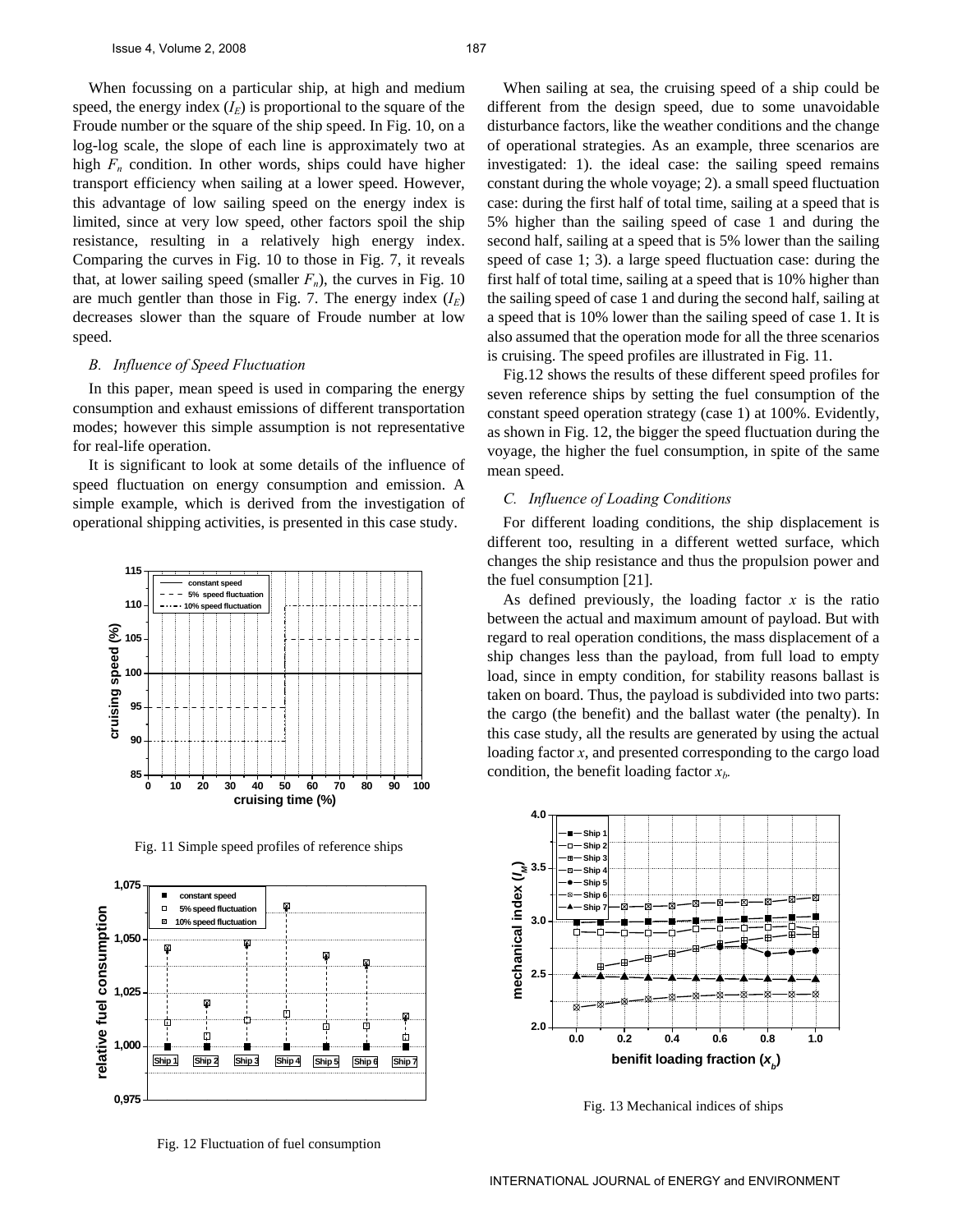The range of the ships' mechanical index is 2~3 at service speed and full loading condition, as illustrated in Table II. In this case study, the mechanical indices in part loading conditions are estimated, as shown in Fig. 13. For each of the reference ship, the mechanical index remains almost constant for different loading conditions. In part load condition, both the ship resistance and the propulsion power change, with the ultimate result that the loading condition only has limited influence on ship moving performance.

When investigating the ship transportation performance in part loading conditions, the simulation results of Ship 1 (large container ship) are presented as an example in Fig. 14 – Fig. 16.

Looking at the absolute values in Fig. 14, it can be concluded that for sailing at low speed, the energy index  $(I_F)$  is lower than for sailing at high speed; these results agree with the previous analysis. Furthermore, at each sailing speed, the energy index  $(I_E)$  changes with loading conditions: the energy index  $(I_E)$ increases when the load decreases. In other words, when sailing in part load condition, in terms of transport efficiency, the ship has a worse transport performance than when sailing in full load condition.

Concerning the relative values, where the energy indices  $(I_E)$ in full load conditions are set at unity for each sailing speed, it is evident that the gaps of the energy index  $(I_E)$  between full load conditions and part load conditions increase when the sailing speed decreases. For Ship 1 (large container ship), at service speed  $(F_n = 0.234)$ , the energy index  $(I_E)$  in 40% cargo load condition is about three times of that in full cargo load condition, whereas at low speed  $(F_n = 0.078)$  the energy index  $(I<sub>E</sub>)$  in 40% cargo load condition is almost five times of that in full cargo load condition.

In Fig. 15 and Fig. 16, the curves that indicate the relationship between fuel consumption and sailing speed in different loading conditions, show that the more cargo load the ship takes, the steeper the curve is. Putting into words, these results are saying that in full load condition the influence of speed on fuel consumption is stronger than in part load conditions. Therefore, in part load conditions the advantage of low speed operation on fuel consumption is smaller than in full load condition. When looking at the ton-kilometre specific fuel consumption, as shown in Fig. 16, it can be seen that full load condition is more fuel efficient than part load condition and by decreasing the ship speed, the specific fuel consumption can be improved.

In this paper, the  $CO<sub>2</sub>$  and  $SO<sub>2</sub>$  emissions are primarily related to fuel properties and are considered as a function of fuel consumption. Thus, although all the presented results of this case study are focused on the fuel consumption, the conclusions also apply to the estimate of  $CO<sub>2</sub>$  and  $SO<sub>2</sub>$ emissions, since all the reference ships consume residual fuel in their propulsion system. Meanwhile, in a further precise prediction of ship fuel consumption and the corresponding exhaust emissions, the auxiliary system must be included, especially at low speed and berth conditions, when the auxiliary system may dominate the energy consumption.



Fig. 14 Energy indices of Ship 1 in part loading condition



Fig. 15 Fuel consumption of Ship 1 in part loading condition in kg/s



Fig. 16 Fuel consumption of Ship 1 in part loading condition in g/ton-km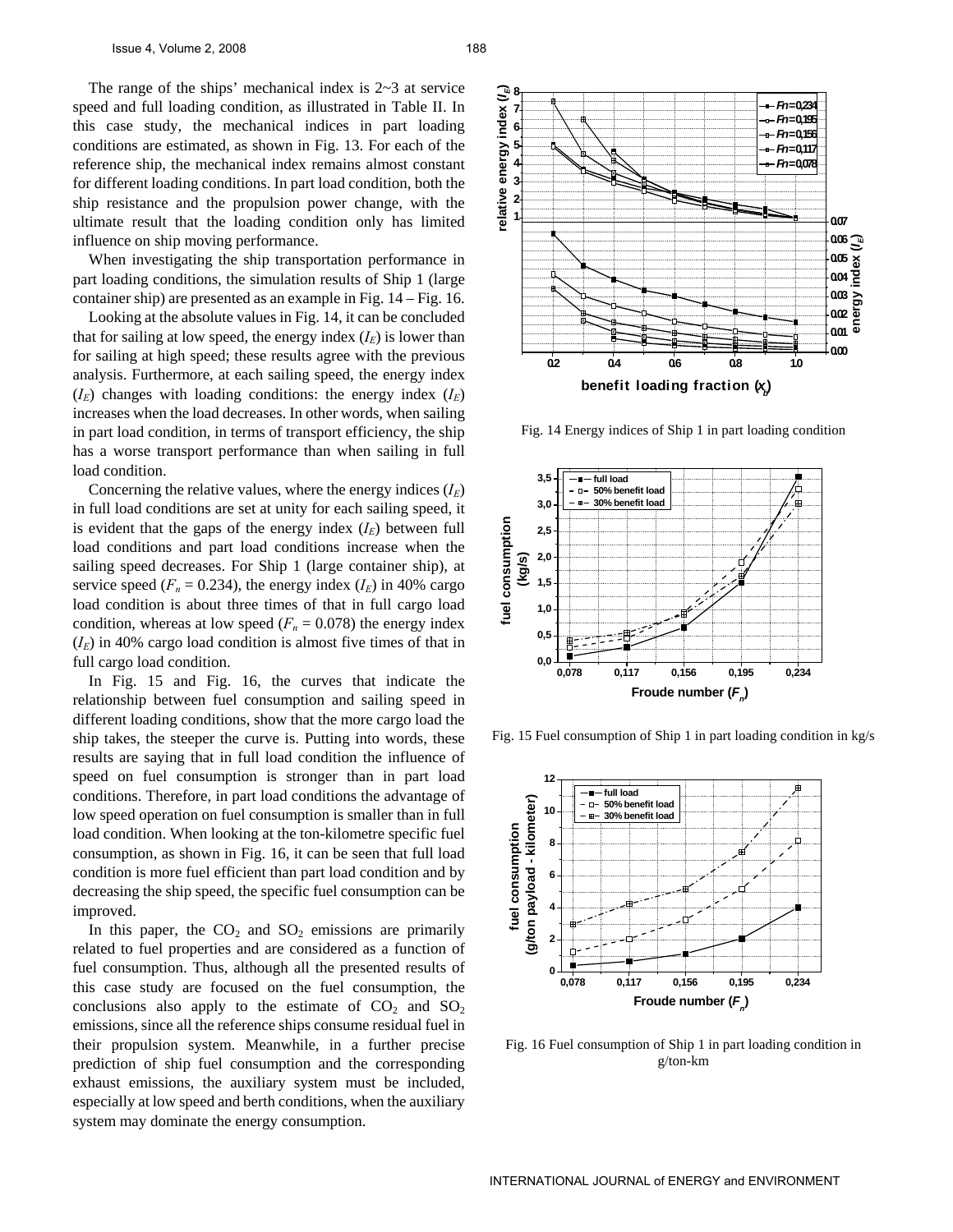# VII. CONCLUSION

Both the mechanical index and the energy index are introduced, which represent the moving (mechanical) performance and the transportation performance of the transportation modes. By combining the definition of energy index and mechanical index, a non-dimensional is derived, which enables the comparison of results for different transportation modes.

It is demonstrated that, although there are different propulsion and transmission system in different transportation modes, from the mechanical point of view, the mechanical index, or the moving (mechanical) performance is similar.

On the basis of the mathematical description, the "energy index versus Square-Froude number" diagrams of different transportation modes in both full load and typical load conditions are presented. The comparisons of the results support the following conclusions:

1. Passenger transport systems consume more energy than cargo transport system on the basis of a energy index

2. Disregarding the cost of time, bulk carriers are the most economical transportation mode.

3. For high speed train transportation modes, the faster ones have a better energy index. For low speed transportation modes (ship, car, truck), increase of speed results in a rapid increase of energy consumption. Accordingly, the fast ship could be an uneconomical case.

In view of the ton-kilometre specific fuel consumption and  $CO<sub>2</sub>$  emission, it has been found that cargo ships are still superior as a low speed transport system, not only because of their good energy index, but also because of the large cargo capacities. However, when considering the  $SO<sub>2</sub>$  emission, the advantage of cargo ships is counteracted by the use of heavy fuel oils with high sulfur content and as a result the land based vehicles emit the least amount of  $SO<sub>2</sub>$ .

By means of a case study of ships, some detailed results of the mechanical index and energy index are presented:

1. When sailing at low speed, the ship may have bad moving performance, whereas the part loading operation only makes a little contribution on the moving performance.

2. In view of energy index and fuel consumption, low speed operation strategy could bring benefits, whereas the part load operation strategy would result in penalties.

3. Considering the cruising part, a larger speed fluctuation causes higher fuel consumption.

Future research will focus on more details of the propulsion system and auxiliary system for each transportation mode and will include the transient operational conditions. Furthermore, for ships, more energy efficient and environmental friendly operational strategies should be explored.

#### **REFERENCES**

- [1] David A. Hensher, "Climate change, enhanced greenhouse gas emissions and passenger transport – What can we do to make a difference?", *Transportation Research Part D: Transport and Environment, Vol 13, Issue 2*, Pages 95 -111, 2008.
- [2] Hilary Nixon and Jean-Daniel Saphores, "Impacts of motor vehicle operation on water quality in the US – Cleanup costs and policies", *Transportation Research Part D: Transport and Environment, Vol 12, Issue 8*, Pages 564 -576, 2007.
- [3] Ali Rajabzadeh Ghatari, "Designing green management conceptual model in transportationsystem (approach: green government and sustainable development)" *Proceedings of the 2006 IASME/WSEAS Int. Conf. on Energy, Environment, Ecosystems & Sustainable Development*, Greece, July 11-13, 2006 (pp74-80).
- [4] M. Stanojevic, S. Vreans and I. Gokalp, "Preliminary remarks on socio-economic impacts of biofuel production and use in Europe", *Proceedings of the 2006 IASME/WSEAS International Conference on Energy & Environmental Systems*, Chalkida, Greece, May 8-10, 2006 (pp260-265)
- [5] R. D. Abdula, "Climate Change Policy of Bio-energy:A Computable General Equilibrium Analysis of Bio-energy's Sectoral and Land-use Interfaces", *Proceedings of the 2006 IASME/WSEAS International Conference on Energy & Environmental Systems*, Vouliagmeni, Athens, Greece, July 12-14, 2005.
- [6] P. W. G Newman and J. R Kenworthy, "The transport energy trade-off: fuel-efficient traffic versus fuel-efficient cities", *Transportation Research Part A: general, Vol 22, Issue 3*, Pages 163 -174, 1988.
- [7] Jayanth R. Banavar, Amos Maritan and Andrea Rinaldo, "Size and form in efficient transportation network", *NATURE, Vol 399*, Pages 130 -132, 1999.
- [8] D. A. Cooper, "Exhaust emissions from high speed passenger ferries", *Atmospheric Environment, 35,* Pages 4189 - 4200, 2001
- [9] G. Gabrielli and T. von Karman, "what price speed?", *Mechanical Engineering, 1950, 72,* Pages 775- 781, 1950.
- [10] J. Strickland, "Energy efficiency of different modes of transportation", [http://strickland.ca/'efficiency.html](http://strickland.ca/), 2008, unpublished
- [11] Lloyds Register Engineering Services, "Marine Exhaust Emissions Research Programme: Steady-State Operation", Lloyds Register Engineering Services, London UK, 1990.
- [12] Internal communication with employees of Aerospace Engineering, Delft University of Technology.
- [13] J. Isensee, V. Bertram and H. Keil, "Energy efficiency and air pollution: a comparison of ships and other vehicles" *in Proc. FAST 97 Conference*, Sydney, Australia, 1997.
- [14] D. W. Taylor, *The Speed and Power of Ships*, United States government printing office, Washington, 1943.
- [15] Moor and Patullo, "The effective horsepower of twin screw ships", BSRA Report 192, 1968.
- [16] J. Holtrop and G.G.J. Mennen, "A statistical power prediction method", *International Shipbuilding Progress, Vol. 25*, 1978.
- [17] J. Holtrop and G.G.J. Mennen, "An approximate power prediction method", *International Shipbuilding Progress, Vol. 29*, 1982.
- [18] G. Kuiper, *The Wageningen Propeller Series*, MARIN Publication 92-001, The Netherlands, 1992.
- [19] W. Shi, D. Stapersma and H. Grimmelius, "Simulation of the influence of ship voyage profiles on exhaust emissions", *in Proc. IMECE 08, ASME Conference*, Boston, USA, 2008.
- [20] J. Klein. Woud and D. Stapersma, *Design of propulsion and electric power generation system*, IMarEST Publication, London, reprint in 2003.
- [21] W. Shi, D. Stapersma and H. Grimmelius,, "Simulation of the influence of the loading fraction on operational shipping fuel consumption and emissions", *in Proc. WMTC09 Conference*, Mumbai, India, 2009. to be published.
- [22] P. Brussen, "CO<sub>2</sub>-emissions of various ship types, simulated in an operational year profile", TNO report, 2006-D-R0262, 2006.